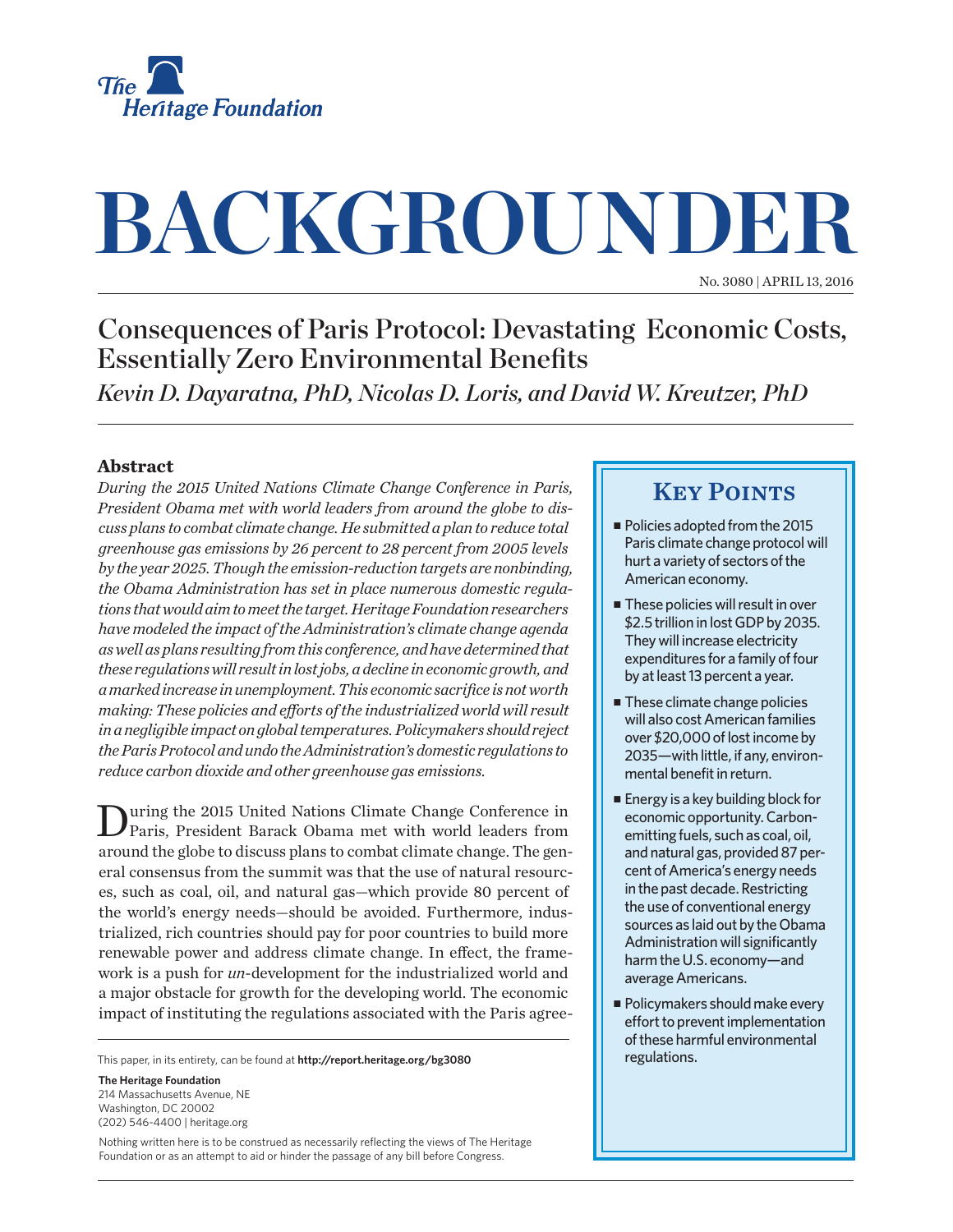ment will be severe. Policies that restrict the use of carbon-based energy in America will kill jobs and stifle economic growth. Regardless of one's opinions on the impact of carbon dioxide  $({\rm CO}_2)$  emissions on global temperatures the economic sacrifices will generate a negligible impact on global temperatures.

## **The Climate Summit in Paris and Domestic Regulations**

Leaders from around the world convened at the 2015 U.N. Climate Change Conference in Paris to discuss how to combat climate change. President Obama began the summit by addressing the attendees: "For all the challenges we face, the growing threat of climate change could define the contours of this century more dramatically than any other."1 The goal of the conference was for the various countries attending to reach an agreement to limit  $CO<sub>2</sub>$ . emissions in order to reduce global temperatures.

A central element to the U.S. commitment as part of the Paris agreement is the intended nationally determined contribution (INDC) to reduce greenhouse gas emissions. Countries must make specific, measurable commitments to curb carbon dioxide emissions and submit them to the United Nations Framework Convention on Climate Change (UNFCCC) secretariat. The Obama Administration's INDC aims to reduce U.S. greenhouse gas emissions by 26 percent to 28 percent below 2005 levels by the year 2025.<sup>2</sup> While the INDC is non-binding and the Administration emphasizes that the U.S. "does not intend to utilize international market mechanisms," the plan outlines the litany of domestic regulations that the Administration proposed and implemented during President Obama's time in office so far, including:

 $\blacksquare$  Carbon dioxide regulations for new and existing power plants. Combined, these two regulations serve as a major component of the Administration's global warming agenda.

- <sup>n</sup> Fuel-efficiency and greenhouse gas regulations for light and heavy-duty vehicles.
- <sup>n</sup> Energy-efficiency regulations for commercial and residential buildings as well as appliances.3
- Environmental Protection Agency (EPA)-approved alternatives to hydrochlorofluorocarbons.
- $\blacksquare$  Methane regulations for landfills and the oil and gas sector.
- $\blacksquare$  Executive orders to reduce greenhouse gas emissions by the federal government.<sup>4</sup>

### **The Economic Impact of the Plan**

Energy is a key building block for economic opportunity. Carbon-dioxide-emitting fuels, such as coal, oil, and natural gas, provided 87 percent of America's energy needs in the past decade, and have been the overwhelming supplier for over a century.<sup>5</sup> Restricting the use of conventional energy sources as laid out by the Obama Administration's INDC will significantly harm the U.S. economy. Americans feel the pain of higher energy prices directly, but also indirectly through almost all of the goods and services they buy, because energy is a necessary component of production and service. Higher energy prices will disproportionately hurt the poorest Americans, who spend the highest percentage of their budget on energy bills.

Companies will pass higher costs on to consumers or absorb the costs, which prevents hiring and new investment. As prices rise, consumers buy less, and companies will drop employees, close entirely, or move to other countries where the cost of doing business is lower. The result is fewer opportunities for American workers, lower incomes, less economic growth, and higher unemployment.

In order to estimate the impact on the economy of the Paris Protocol policies, we estimated the eco-

- 4. UNFCCC, "Party: United States of America—Intended Nationally Determined Contribution."
- 5. U.S. Energy Information Administration, "Energy Sources Have Changed Throughout the History of the United States," *Today in Energy*, July 3, 2013, http://www.eia.gov/todayinenergy/detail.cfm?id=11951 (accessed March 25, 2016).

<sup>1.</sup> David Hudson, "President Obama: 'No Nation Is Immune' to Climate Change," The White House blog, September 23, 2014, https://www.whitehouse.gov/blog/2014/09/23/president-obama-no-nation-immune-climate-change (accessed March 25, 2016).

<sup>2.</sup> UNFCCC, "Party: United States of America—Intended Nationally Determined Contribution," March 31, 2015, http://www4.unfccc.int/submissions/INDC/Published%20Documents/United%20States%20of%20America/1/U.S.%20Cover%20 Note%20INDC%20and%20Accompanying%20Information.pdf (accessed March 25, 2016).

<sup>3.</sup> While energy-efficiency regulations date back to the 1970s, the Obama Administration has increased the stringency of the standards.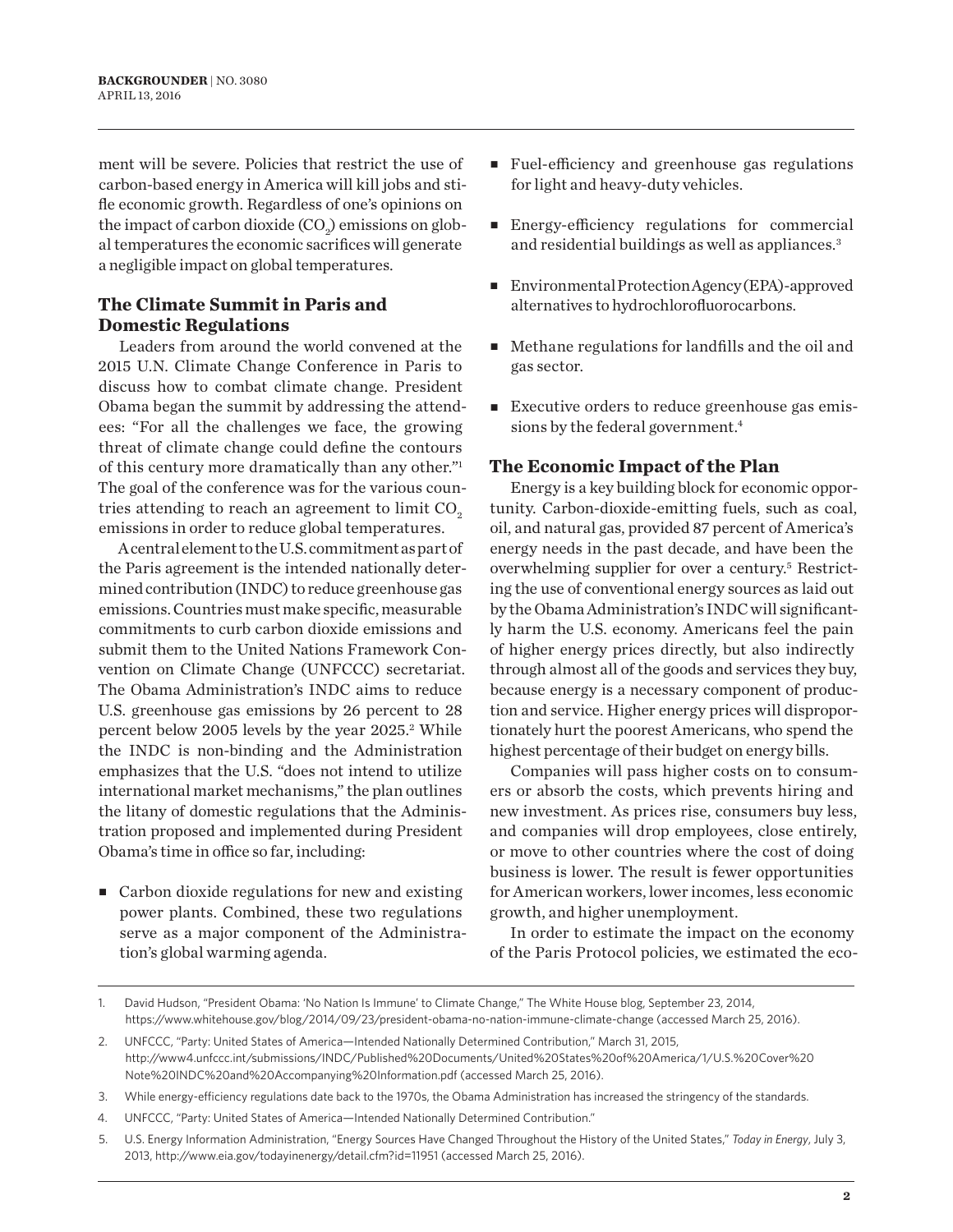# **How the Paris Agreement Would Affect U.S. Jobs**

If the U.S. abided by the provisions of the Paris Agreement, there would be 206,104 fewer manufacturing jobs between 2016 and 2040.



nomic impact of a tax equivalent to the EPA's annual estimates of the social cost of carbon (SCC) in a manner similar to one of our previous studies.<sup>6</sup> Since the crude oil export ban has been lifted, however, we incorporated this change into our simulations of both current policy as well as the Paris agreement. The SCC purports to quantify the economic damages associated with a single metric ton of carbon dioxide emissions over the course of a 300-year time horizon. At their core, these models are fundamentally flawed because their damage functions are arbitrary. Heritage research has also found that these models are extremely sensitive to reasonable changes in assumptions; in fact, under some assumptions one of the models provides a negative SCC, suggesting net economic benefits to carbon dioxide emissions. The Administration insists on using these models anyway.7

We used the Heritage Energy Model (HEM),<sup>8</sup> a clone of the National Energy Modeling System 2015 Full Release (NEMS),<sup>9</sup> to quantify the economic impact of instituting the regulations associated with the policies stemming from the Paris agreement. We did so by modeling a \$36 carbon tax increasing in conjunction with the EPA's annual estimates of the SCC. Modeling tax changes as a substitute for quantifying the economic impact of regulatory proposals is a widely accepted practice. To negate the analytical impacts of a tax's income transfer, 100 percent of carbon-tax revenue is returned to taxpayers.10

Policies adapted from domestic regulations emphasized in the Paris agreement will affect a vari-

- 6. Kevin D. Dayaratna, Nicolas Loris, and David W. Kreutzer, "The Obama Administration's Climate Agenda: Underestimated Costs and Exaggerated Benefits," Heritage Foundation *Backgrounder* No. 2975, November 13, 2014, http://www.heritage.org/research/reports/2014/11/the-obamaadministrations-climate-agenda-underestimated-costs-and-exaggerated-benefits.
- 7. Kevin D. Dayaratna and David W. Kreutzer, "Unfounded FUND: Yet Another EPA Model Not Ready for the Big Game," Heritage Foundation *Backgrounder* No. 2897, April 29, 2014, http://www.heritage.org/research/reports/2014/04/unfounded-fund-yet-another-epa-model-notready-for-the-big-game; Kevin D. Dayaratna and David W. Kreutzer, "Loaded DICE: An EPA Model Not Ready for the Big Game," Heritage Foundation *Backgrounder* No. 2860, November 21, 2013, http://www.heritage.org/research/reports/2013/11/loaded-dice-an-epa-model-notready-for-the-big-game; and U.S. Interagency Working Group on Social Cost of Carbon, "Technical Update of the Social Cost of Carbon for Regulatory Impact Analysis Under Executive Order 12866," The White House, July 2015, p. 18, https://www.whitehouse.gov/sites/default/files/omb/inforeg/scc-tsd-final-july-2015.pdf (accessed March 25, 2016).
- 8. The Heritage Foundation, "Models and Data," http://www.heritage.org/about/staff/departments/center-for-data-analysis/models-and-data.
- 9. U.S. Energy Information Administration, *Annual Energy Outlook 2015*, April 14, 2015, http://www.eia.gov/forecasts/aeo/index.cfm (accessed March 28, 2016).
- 10. In fact, this impact of a \$36 tax underestimates the effects of the Administration's global warming regulations and the Paris agreement. This underestimation is due to inefficiencies that drive up costs associated with enacting carbon dioxide regulations, as opposed to a straightforward carbon tax, though neither are good policies. Our simulations illustrate that a tax of this magnitude would only achieve 60 percent of Obama's goal outlined in the Paris agreement. Interagency Working Group on Social Cost of Carbon, "Technical Support Document:Technical Update of the Social Cost of Carbon for Regulatory Impact Analysis Under Executive Order 12866," revised July 2015, https://www.whitehouse.gov/sites/default/files/omb/inforeg/scc-tsd-final-july-2015.pdf (accessed April 5, 2016).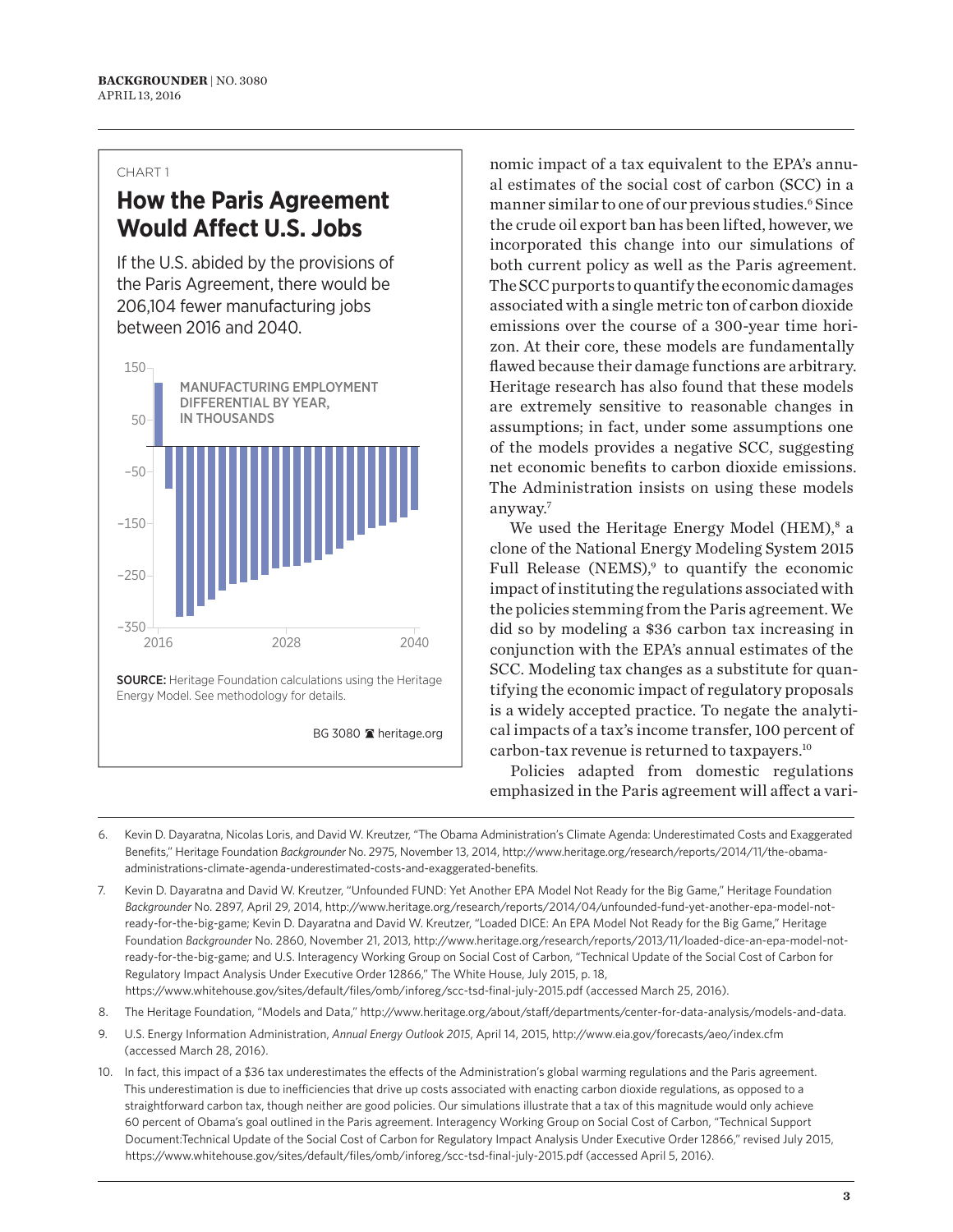# **Paris Agreement: Job Loss by Sector**





SOURCE: Heritage Foundation calculations using the Heritage Energy Model. See methodology for details. BG 3080 <sup>a</sup> heritage.org

ety of aspects of the American economy. As a result of the plan, one can expect that by 2035, there will be:

- An overall average shortfall of nearly 400,000 jobs;
- <sup>n</sup> An average manufacturing shortfall of over 200,000 jobs;
- A total income loss of more than \$20,000 for a family of four;
- An aggregate gross domestic product (GDP) loss of over \$2.5 trillion; and
- Increases in household electricity expenditures between 13 percent and 20 percent.

Chart 1 illustrates the impact that American policies adopted from the Paris Protocol will have on employment.

 As Chart 1 shows, the impact of the Paris agreement on manufacturing is quite devastating. In terms of overall employment, the agreement ends up killing more than 300,000 jobs by 2035. Chart 2 provides sector-by-sector analysis of this impact.

The impact on personal income that an average family of four would incur is also quite significant, especially toward the end of the next decade. (See Chart 3.)

As global warming regulations stifle the use of the most efficient and inexpensive forms of electricity, businesses as well as households will incur higher electricity costs. Chart 4 shows the average change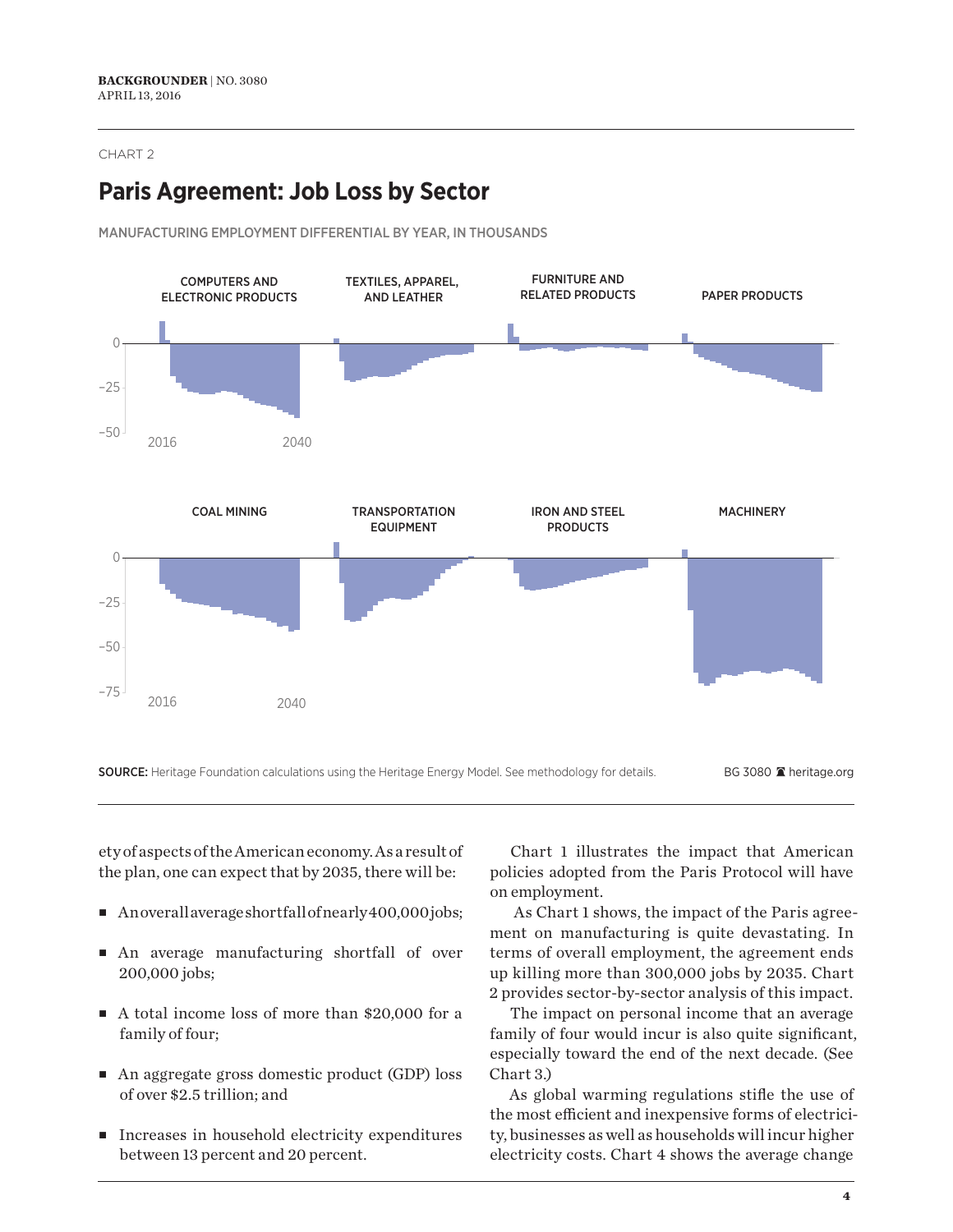# **Paris Agreement: Income Change for Family of Four**

PERSONAL INCOME DIFFERENTIAL BY YEAR, IN THOUSANDS OF INFLATION-ADJUSTED DOLLARS



in annual electricity prices that a typical household will incur.

More results regarding the economic impact are contained in the Appendix.

## **Negligible Benefits**

In his 2015 State of the Union Address, President Obama claimed that "no challenge—no challenge poses a greater threat to future generations than climate change."11 In that case, the President's policies have missed their mark. Regardless of one's opinions on the degree to which climate change is occurring, there is compelling evidence that policies like those resulting from the Paris agreement will have little impact on global temperatures.<sup>12</sup> In fact, using the Model for the Assessment of Greenhouse Gas Induced Climate Change developed by researchers at the National Center for Atmospheric Research, even if all carbon dioxide emissions in the United States were effectively eliminated, there would be *less than two-tenths of a degree Celsius reduction in global temperatures*. <sup>13</sup> In fact, the entire industrialized world could cut carbon emissions down to zero, and the climate impact would still be less than fourtenths of a degree Celsius in terms of averted warming by the year 2100.

In addition, the various country-specific emissions targets for all the countries in the Paris agreement do not offer much hope for climate impact even if all the countries comply perfectly with their promised cuts.14 History, however, gives little confidence that such compliance will even occur. For instance, China is building 350 coal-fired power plants, and has plans for another 800.15 Further, if China is not addressing its harmful smog and poor water quality, there is justification for doubting its commitment to addressing global warming. Many developing countries have shown an unwillingness to curb economic growth to reduce greenhouse gas emissions.

## **Conclusion**

Heritage's clone of the Energy Information Administration's energy model shows that restricting energy production to meet targets like those of

- 14. Stephen D. Eule, "UNFCCC Report on Country Pledges and Global GHG Emissions: Gonna Take You Higher," U.S. Chamber of Commerce, http://www.energyxxi.org/sites/default/files/UNFCCC%20Analysis%20of%20INDCs%20FINAL.pdf (accessed February 23, 2016).
- 15. Anthony Watts, "The Truth About China–2,400 New Coal Plants Will Thwart Any Paris #COP21 Pledges," Watts Up with That? December 2, 2015, http://wattsupwiththat.com/2015/12/02/the-truth-about-china-2400-new-coal-plants-will-thwart-any-paris-cop21-pledges/ (accessed March 28, 2016).

<sup>11.</sup> News release, "Remarks by the President in State of the Union Address," January 20, 2015, https://www.whitehouse.gov/the-press-office/2015/01/20/remarks-president-state-union-address-january-20-2015 (accessed March 25, 2016).

<sup>12.</sup> Dayaratna, Loris, and Kreutzer, "The Obama Administration's Climate Agenda: Underestimated Costs and Exaggerated Benefits."

<sup>13.</sup> Patrick J. Michaels and Paul C. Knappenberger, "Current Wisdom: We Calculate, You Decide: A Handy-Dandy Carbon Tax Temperature-Savings Calculator," Cato Institute, July 23, 2013, http://www.cato.org/blog/current-wisdom-we-calculate-you-decide-handy-dandy-carbon-tax-temperature-savings-calculator (accessed March 25, 2016).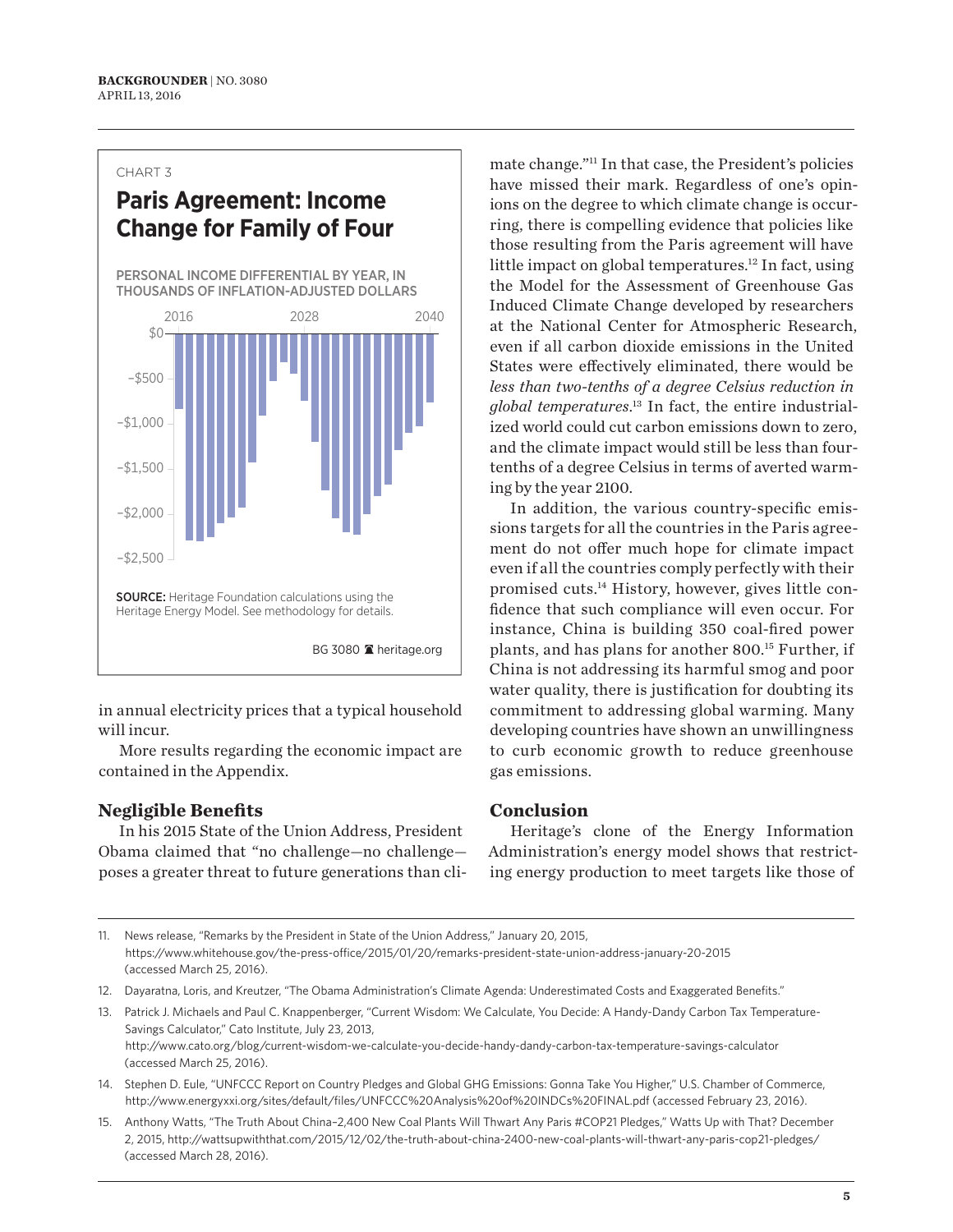# **Paris Agreement: Typical Household Change in Electricity Expenditures**







SOURCE: Heritage Foundation calculations using the Heritage Energy Model. See methodology for details.

BG 3080 <sup>a</sup> heritage.org

the Paris agreement will significantly harm the U.S. economy. Bureaucratically administered mandates, taxes, and special interest subsidies will drive family incomes down by thousands of dollars per year, drive up energy costs, and eliminate hundreds of thousands of jobs. All of these costs would be incurred to achieve only trivial and theoretical impacts on global warming. Policymakers should therefore make every effort possible to prevent implementation of these harmful environmental regulations.

*—Kevin D. Dayaratna, PhD, is Senior Statistician and Research Programmer in the Center for Data Analysis, of the Institute for Economic Freedom and Opportunity, at The Heritage Foundation. Nicolas D. Loris is Herbert and Joyce Morgan Fellow in Energy and Environmental Policy in the Thomas A. Roe Institute for Economic Policy Studies, of the Institute for Economic Freedom and Opportunity. David W. Kreutzer, PhD, is Senior Research Fellow for Energy Economics and Climate Change in the Center for Data Analysis.*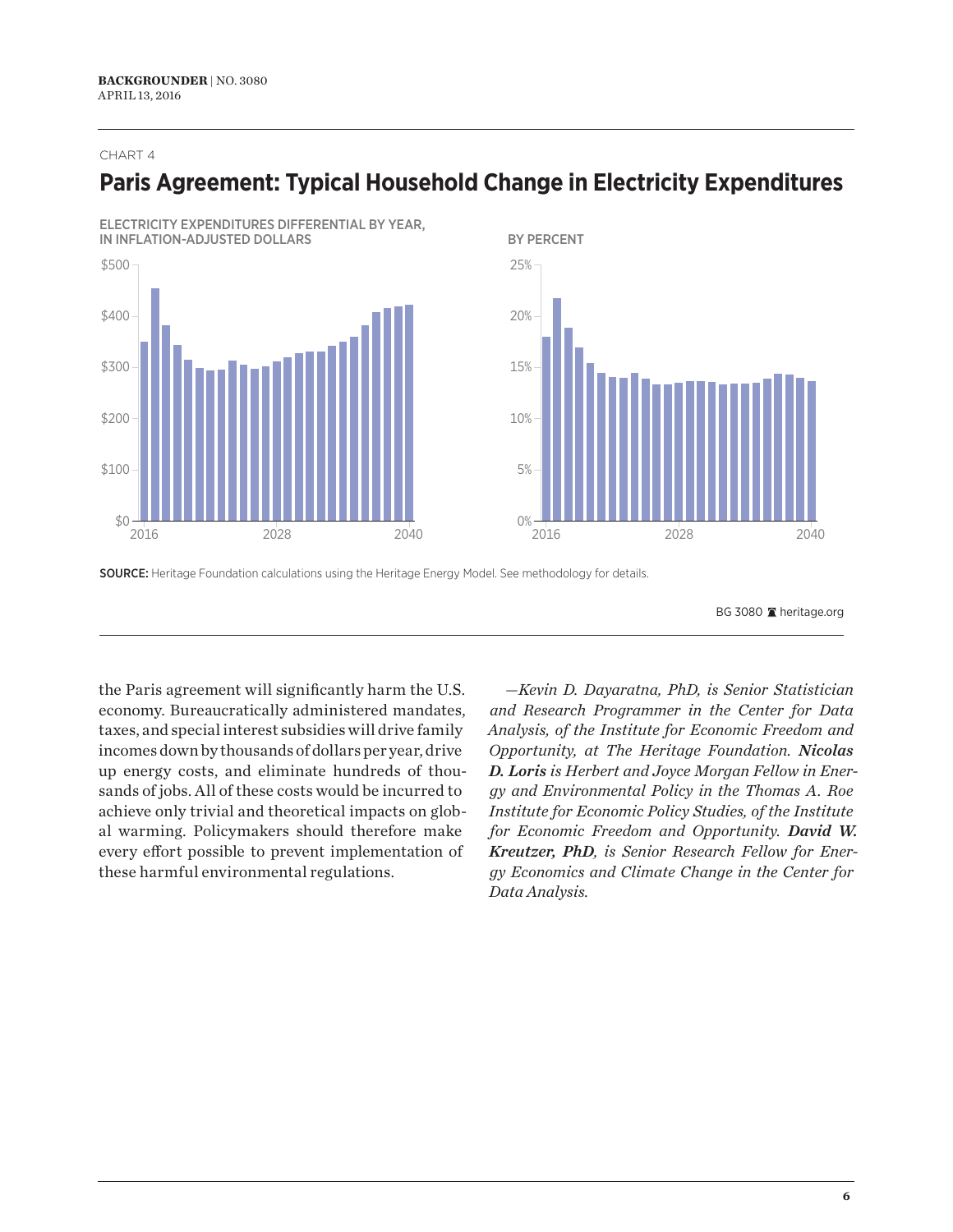# **Appendix: Methodology**

## **The Heritage Energy Model**

The analysis in this *Backgrounder* uses the Heritage Energy Model (HEM), a derivative of the National Energy Model System 2015 Full Release (NEMS).16 NEMS is used by the Energy Information Administration (EIA) in the Department of Energy as well as various nongovernmental organizations for a variety of purposes, including forecasting the effects of energy policy changes on a plethora of leading economic indicators. The methodologies, assumptions, conclusions, and opinions in this *Backgrounder* are entirely the work of statisticians and economists in the Center for Data Analysis (CDA) at The Heritage Foundation, and have not been endorsed by, and do not necessarily reflect the views of, the developers of NEMS.

HEM is based on well-established economic theory as well as historical data, and contains a variety of modules that interact with each other for longterm forecasting. In particular, HEM focuses on the interactions among (1) the supply, conversion, and demand of energy in its various forms; (2) American energy and the overall American economy; (3) the American energy market and the world petroleum market; and (4) current production and consumption decisions as well as expectations about the future.<sup>17</sup> These modules are:

- $\blacksquare$  Macroeconomic Activity Module,<sup>18</sup>
- Transportation Demand Module,
- Residential Demand Module,
- Industrial Demand Module,
- Commercial Demand Module,
- Coal Market Module,
- Electricity Market Module,
- <sup>n</sup> Liquid Fuels Market Module
- Oil and Gas Supply Module,
- Renewable Fuels Module,
- <sup>n</sup> International Energy Activity Module, and
- <sup>n</sup> Natural Gas Transmission and Distribution Module.

With the exception of the Commercial Demand Module, HEM is identical to the EIA's NEMS. The Commercial Demand Module makes projections regarding commercial floor-space data of pertinent commercial buildings.

Overarching the 12 modules is the Integrating Module, which consistently cycles, iteratively executing and allowing these various modules to interact with each other. Unknown variables that are related, such as a component of a particular module, are grouped together, and a pertinent subsystem of equations and inequalities corresponding to each group is solved via a variety of commonly used numerical analytic techniques, using approximate values for the other unknowns. Once a group's values are computed, the next group is solved similarly, and the process iterates. Convergence checks are performed for each price and quantity statistic to determine whether subsequent changes in that particular statistic fall within a given tolerance. After all, when group values for the current cycle are determined, the next cycle begins. For example, at cycle *j*, a variety of *n* pertinent statistics represented by the vector

<sup>16.</sup> U.S. Department of Energy, Energy Information Administration, "The National Energy Modeling System: An Overview," October 2009, http://www.eia.gov/oiaf/aeo/overview/pdf/0581(2009).pdf (accessed April 3, 2013).

<sup>17.</sup> Ibid., pp. 3–4.

<sup>18.</sup> HEM's Macroeconomic Activity Module uses the IHS Global Insight model, which is used by government agencies and Fortune 500 organizations to forecast the effects of economic events and policy changes on notable economic indicators. As with NEMS, the methodologies, assumptions, conclusions, and opinions in this report are entirely the work of CDA statisticians and economists, and have not been endorsed by, and do not necessarily reflect the view of, the owners of the IHS Global Insight model.